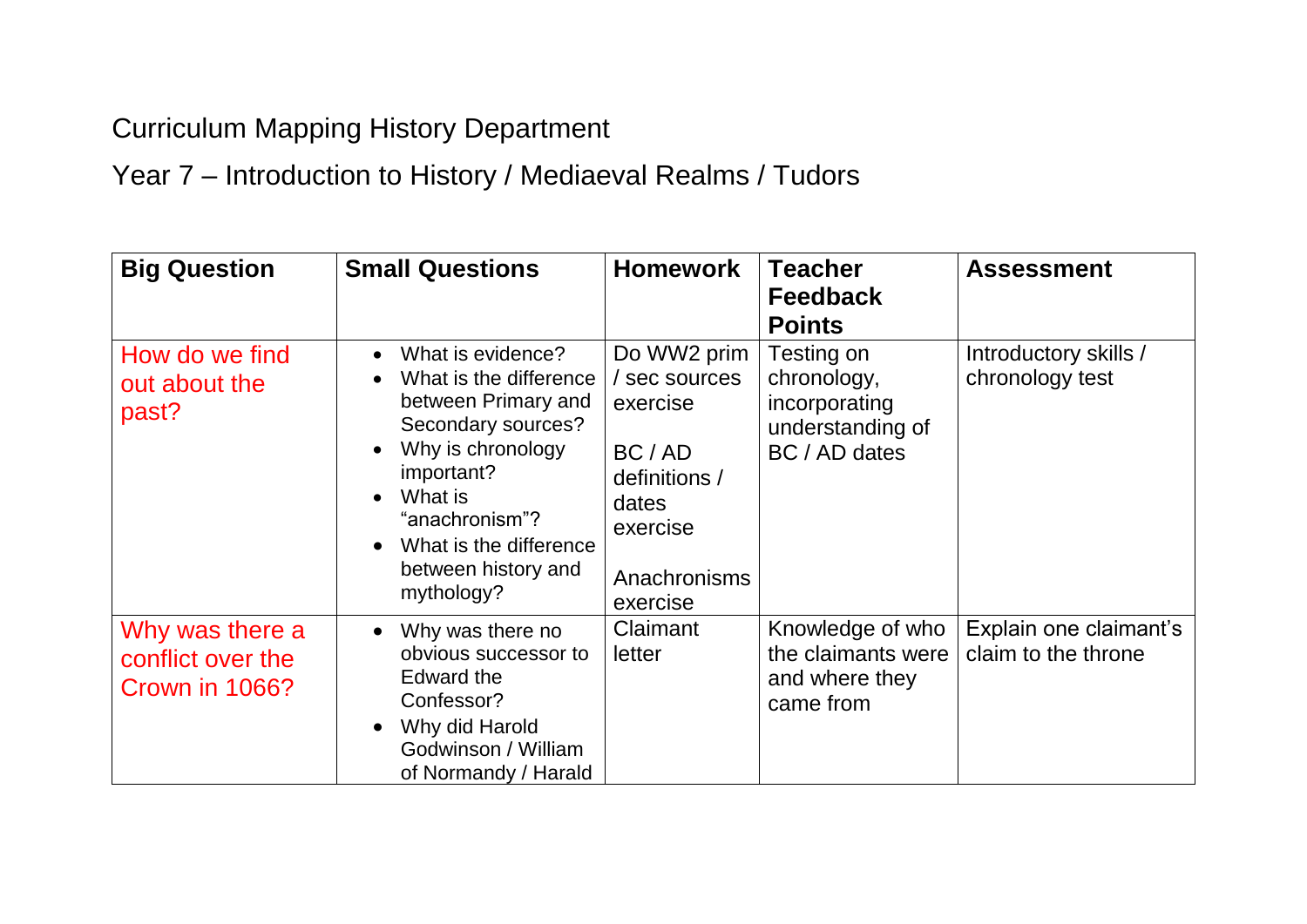|                                                                                   | Haardrada all claim<br>the English throne?<br>Who had the best<br>claim?<br>Why did Harold G get<br>the throne?                                                                                                                                                                                                                                                                           |                                                                                                                             |                                                                                                               |                                                                                                                           |
|-----------------------------------------------------------------------------------|-------------------------------------------------------------------------------------------------------------------------------------------------------------------------------------------------------------------------------------------------------------------------------------------------------------------------------------------------------------------------------------------|-----------------------------------------------------------------------------------------------------------------------------|---------------------------------------------------------------------------------------------------------------|---------------------------------------------------------------------------------------------------------------------------|
| Why did the<br>Normans win the<br><b>Battle of</b><br>Hastings?                   | What was the<br>$\bullet$<br>significance of the<br><b>Battle of Stamford</b><br>Bridge?<br>How was William's<br>$\bullet$<br>army better equipped<br>and prepared?<br>How significant was<br>$\bullet$<br>the "trick" to William's<br>victory?<br>How significant was<br>William's leadership<br>to William's victory?<br>How significant was<br>Harold's death to<br>William's victory? | <b>Stamford</b><br><b>Bridge</b><br>exercise<br>[TBF]<br>Chart<br>comparing<br>two armies<br><b>Hastings</b><br>essay [Ass] | Assessing the<br>importance of<br><b>Stamford Bridge</b><br>as a causal factor<br>in Norman<br><b>SUCCESS</b> | Essay on why the<br>Normans won the<br><b>Battle of Hastings</b><br>based on old ISA -<br>causation                       |
| How did the<br><b>Normans</b><br>consolidate their<br>rule and change<br>England? | How did the Feudal<br>$\bullet$<br>System impact upon<br>England?<br>How did the<br>Domesday Book<br>impact upon<br>England?                                                                                                                                                                                                                                                              | How has<br><b>Birmingham</b><br>changed<br>compared to<br>Domesday?                                                         | Knowledge of<br>Feudal System /<br>Domesday Book /<br>Motte and bailey<br>castles - test?                     | <b>Significance Question</b><br>- what was the most<br>significant change /<br>means of<br>consolidating Norman<br>power? |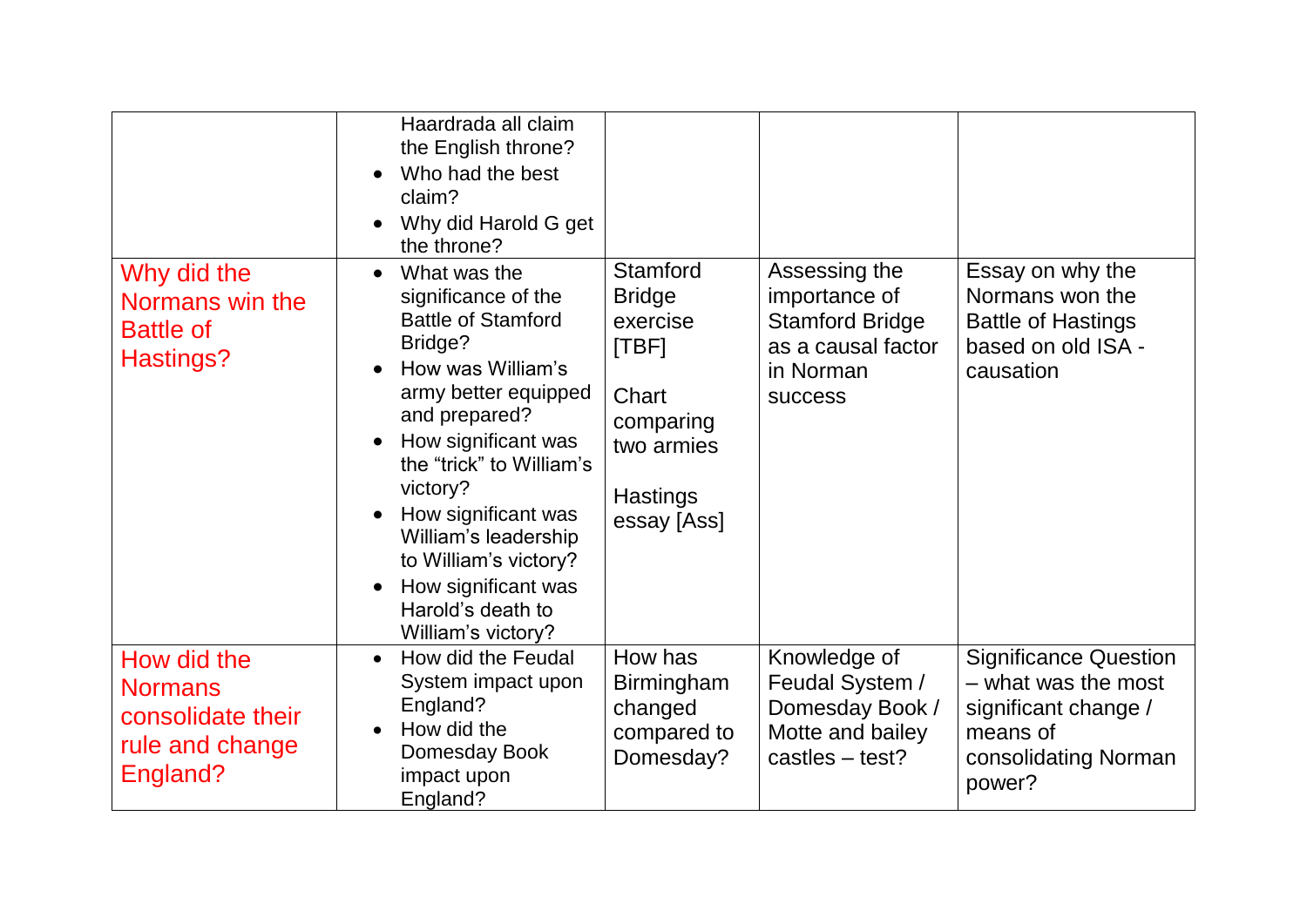|                                                                  | What were Motte and<br><b>Bailey Castles?</b><br>Why was building<br>castles significant?<br>How were changes in<br>language and<br>personnel significant?                                                                                                                                                                             | Explain how /<br>why M&B<br>castles were<br>built?<br>Knowledge<br>for test [tbf]<br>Consolidation<br>essay [ass[                         |                                                                                                                                                      |                                                                             |
|------------------------------------------------------------------|----------------------------------------------------------------------------------------------------------------------------------------------------------------------------------------------------------------------------------------------------------------------------------------------------------------------------------------|-------------------------------------------------------------------------------------------------------------------------------------------|------------------------------------------------------------------------------------------------------------------------------------------------------|-----------------------------------------------------------------------------|
| Why was the<br><b>Church important</b><br>in the Middle<br>Ages? | How were people's<br>$\bullet$<br>beliefs significant in<br>the Middle Ages?<br>Why was the role of<br>monasteries<br>important in<br>mediaeval society?<br>What was the role of<br>the parish priest?<br>Why was the Church<br>politically powerful?<br>Why did ordinary<br>people look to the<br>church for guidance<br>and comfort? | Exercises on<br>monasteries<br>"time"<br>exercise on<br>monasteries<br>Poster<br>advertising<br>parish priest<br>Essay on<br>church [ass] | Specific pieces on<br>role of different<br>elements of the<br>church eg<br>monasteries /<br>parish priests -<br>why were their<br>roles significant? | Essay - Why was the<br>Church important in<br>the Middle Ages?<br>Causation |
| <b>How did Castles</b><br>change from c<br>1066 to 1500?         | What were Motte and<br>$\bullet$<br><b>Bailey Castles?</b><br>(reprise)                                                                                                                                                                                                                                                                | Chart<br>summarising<br>changes                                                                                                           | Matching name to<br>method of attack                                                                                                                 | Essay - How did<br>Castles change in the                                    |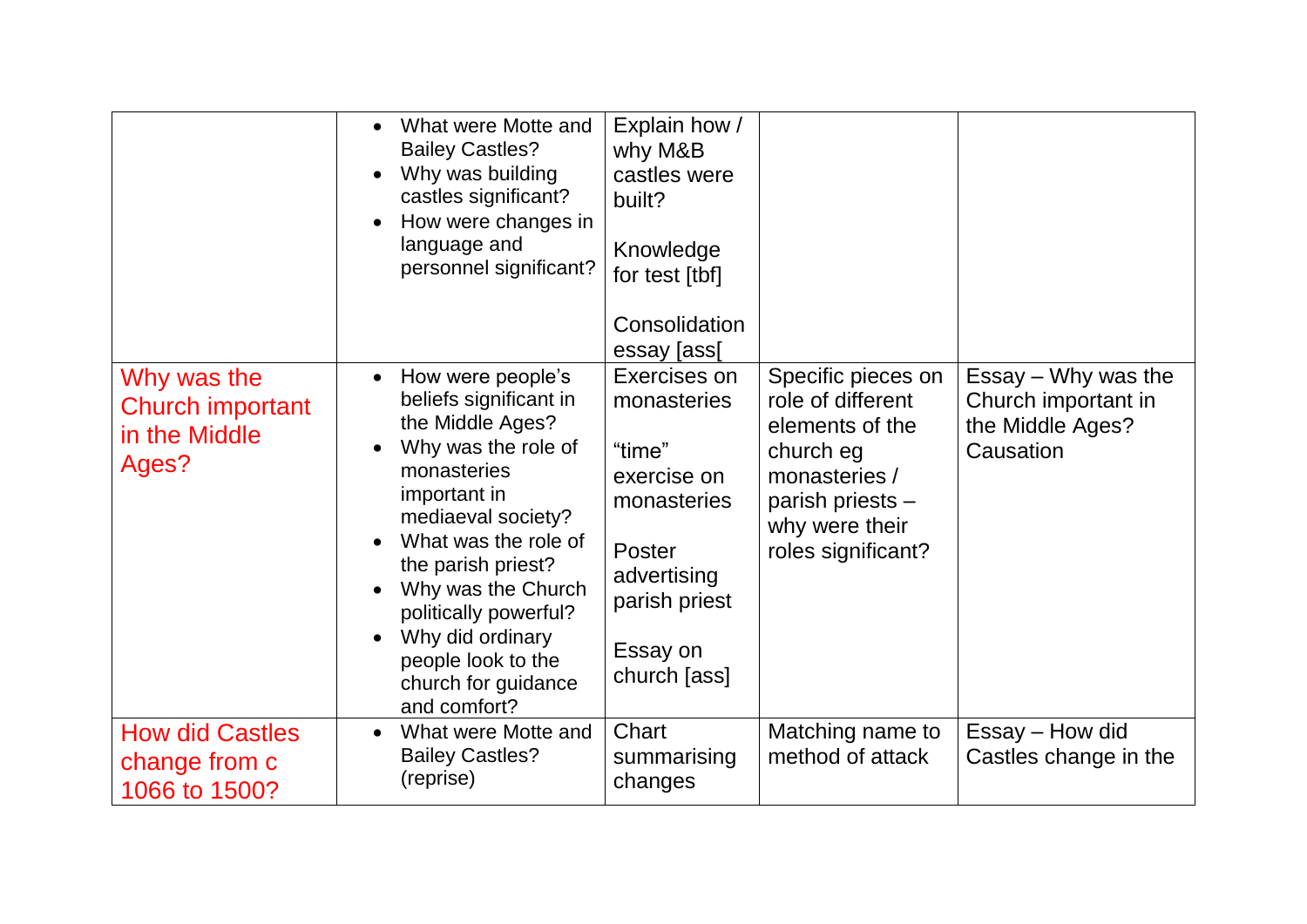|                                                            | Why were M&B<br>castles vulnerable?<br>How was a Square<br>Keep Castle different<br>to a M&B castle?<br>How did armies<br>attack square keep<br>castles?<br>How did castles<br>change tom resist<br>methods of attack?<br>How were concentric<br>castles different to<br><b>Square Keep</b><br>Castles?<br>How were castles<br>affected by<br>gunpowder?<br>How did the role of<br>castles change /<br>decline by the 1500s<br>and later? | Exercises on<br>concentric<br>castles<br>Attacking and<br>defending<br>castles<br>exercise<br>based on<br>Heinemann tb<br>Chart [tbf]<br>Change<br>essay [ass] | Chart identifying<br>changes from one<br>type of castle to<br>another eg M&B<br>$\rightarrow$ Square Keep<br>$\rightarrow$ Concentric | Middle Ages?<br><b>Explaining change</b>           |
|------------------------------------------------------------|-------------------------------------------------------------------------------------------------------------------------------------------------------------------------------------------------------------------------------------------------------------------------------------------------------------------------------------------------------------------------------------------------------------------------------------------|----------------------------------------------------------------------------------------------------------------------------------------------------------------|---------------------------------------------------------------------------------------------------------------------------------------|----------------------------------------------------|
| What was life like<br>for a peasant in<br>the Middle Ages? | What was the farming<br>$\bullet$<br>year?<br>How were villeins and<br>freemen different?<br>What was life like for<br>$\bullet$<br>women in the Middle<br>Ages?                                                                                                                                                                                                                                                                          | Write up<br>"dice"<br>exercise<br>Exercises on<br>women                                                                                                        | Knowledge test on<br>villeins and<br>freemen<br>Piece based on<br>"dice" game on life                                                 | Source based tasks<br>eg "usefulness"<br>questions |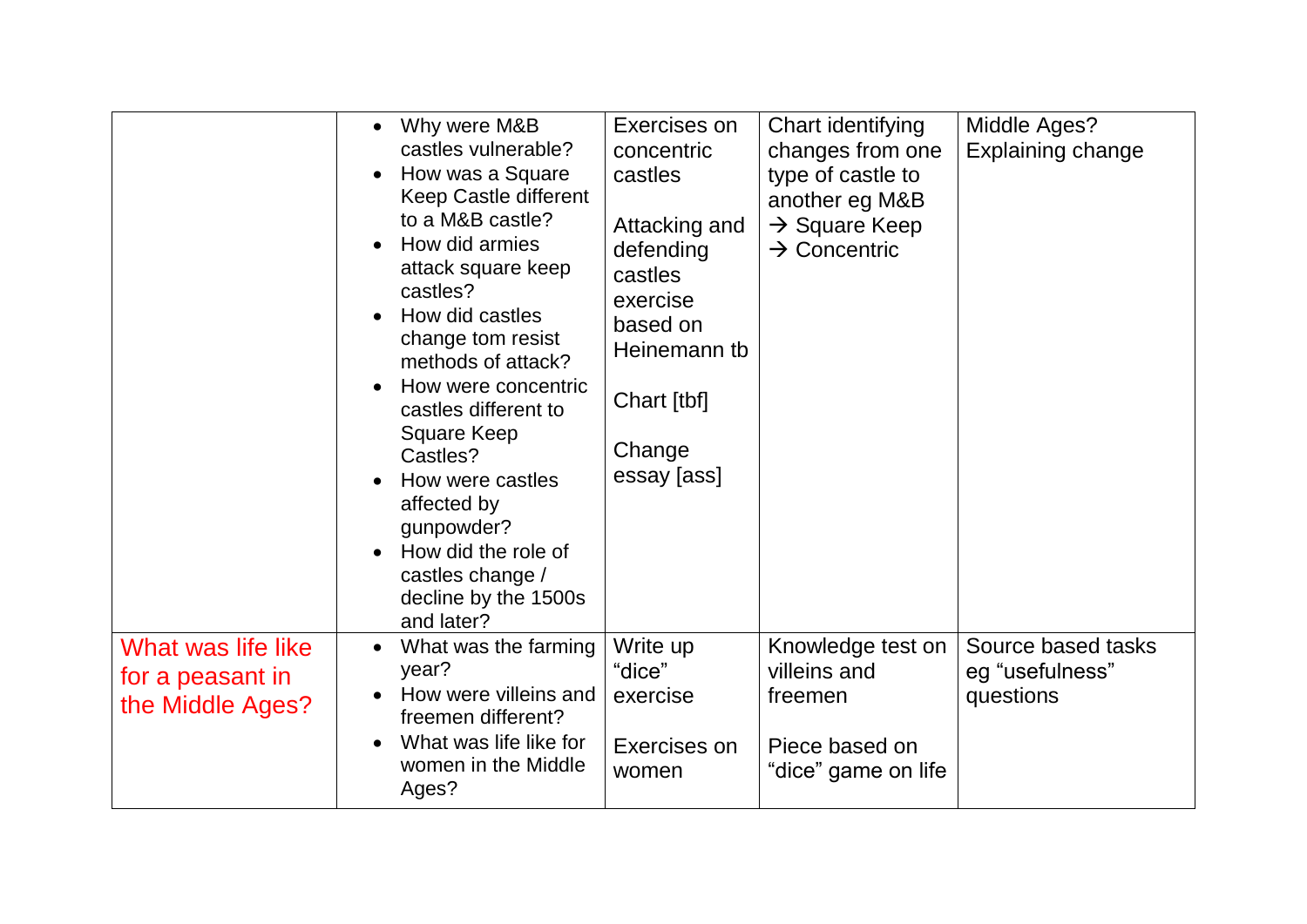|                                                                            | What was housing<br>$\bullet$<br>like in the Middle<br>Ages?                                                                                                                                                                                                                                                                                                                                                                                         | Exercises on<br>housing                                                                          | of mediaeval<br>peasant                                                                    |                                                                                                                            |
|----------------------------------------------------------------------------|------------------------------------------------------------------------------------------------------------------------------------------------------------------------------------------------------------------------------------------------------------------------------------------------------------------------------------------------------------------------------------------------------------------------------------------------------|--------------------------------------------------------------------------------------------------|--------------------------------------------------------------------------------------------|----------------------------------------------------------------------------------------------------------------------------|
| How did the Black<br>Death & peasants'<br><b>Revolt change</b><br>England? | What was the Black<br>$\bullet$<br>Death?<br>What was the<br>$\bullet$<br>Peasants' Revolt?<br>What did people think<br>caused the Black<br>Death?<br>What did the Black<br>Death do to people<br>who caught it?<br>What was the<br>demographic impact<br>of the Black Death?<br>Why did the<br>$\bullet$<br>Peasants' Revolt<br>occur?<br>What happened in<br>$\bullet$<br>the Peasants'<br>Revolt?<br>Why was the<br>Peasants' Revolt<br>defeated? | Summary of<br>events of BD/<br><b>PR</b><br>Source based<br>chart<br>summarising<br>causes of BD | <b>Causation tasks</b><br>on reasons for<br><b>Black Death /</b><br><b>Peasants Revolt</b> | Source based<br>questions eg on<br>"message" for both BD<br>/ PR or source<br>questions on why BD<br>was difficult to stop |
| How did the role of<br>the monarchy                                        | <b>Was William Rufus</b><br>$\bullet$<br>murdered?                                                                                                                                                                                                                                                                                                                                                                                                   | Tbf<br>interpretation<br>piece                                                                   | Interpretation style<br>piece on William<br>Rufus's murder /<br>knowledge quiz on          | "Significance" style<br>questions on<br>Crusades / Magna<br>Carta, OR "three                                               |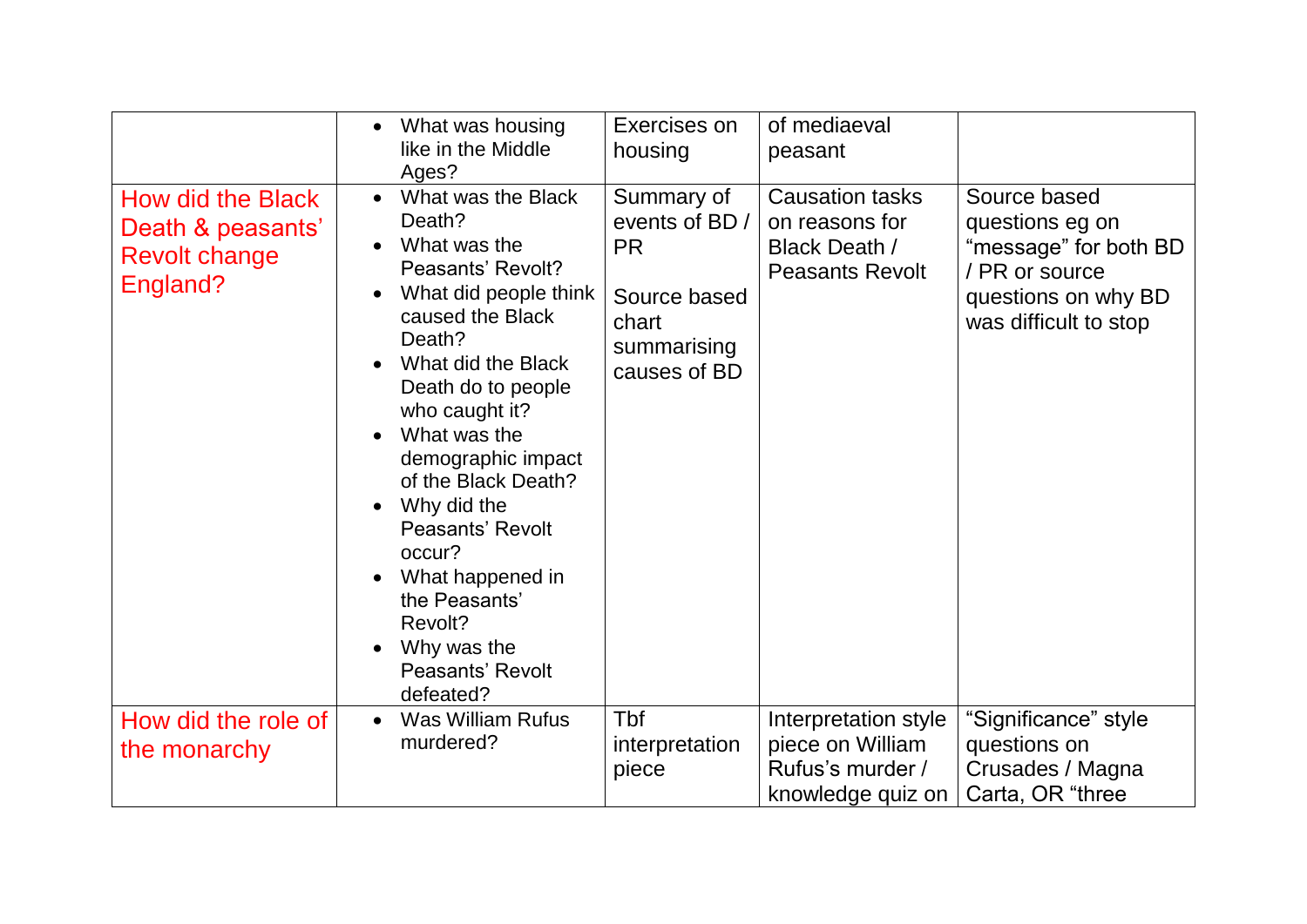| change from c<br>1066 to 1500? | Why did Richard the<br>Lionheart go on the<br>Crusades?<br>Why was Thomas<br>Becket murdered?<br>How significant was<br>Magna Carta?<br>Was King John a<br>"bad king"?<br>Why did the Tudors<br>end up taking the<br>throne as a result of<br>the Wars of the<br>Roses? | Significance<br>style<br>questions on<br>crusades OR<br><b>Becket OR</b><br>Magna Carta | different<br>mediaeval<br>monarchs | sources /<br>interpretation" style<br>question on John |
|--------------------------------|-------------------------------------------------------------------------------------------------------------------------------------------------------------------------------------------------------------------------------------------------------------------------|-----------------------------------------------------------------------------------------|------------------------------------|--------------------------------------------------------|
|--------------------------------|-------------------------------------------------------------------------------------------------------------------------------------------------------------------------------------------------------------------------------------------------------------------------|-----------------------------------------------------------------------------------------|------------------------------------|--------------------------------------------------------|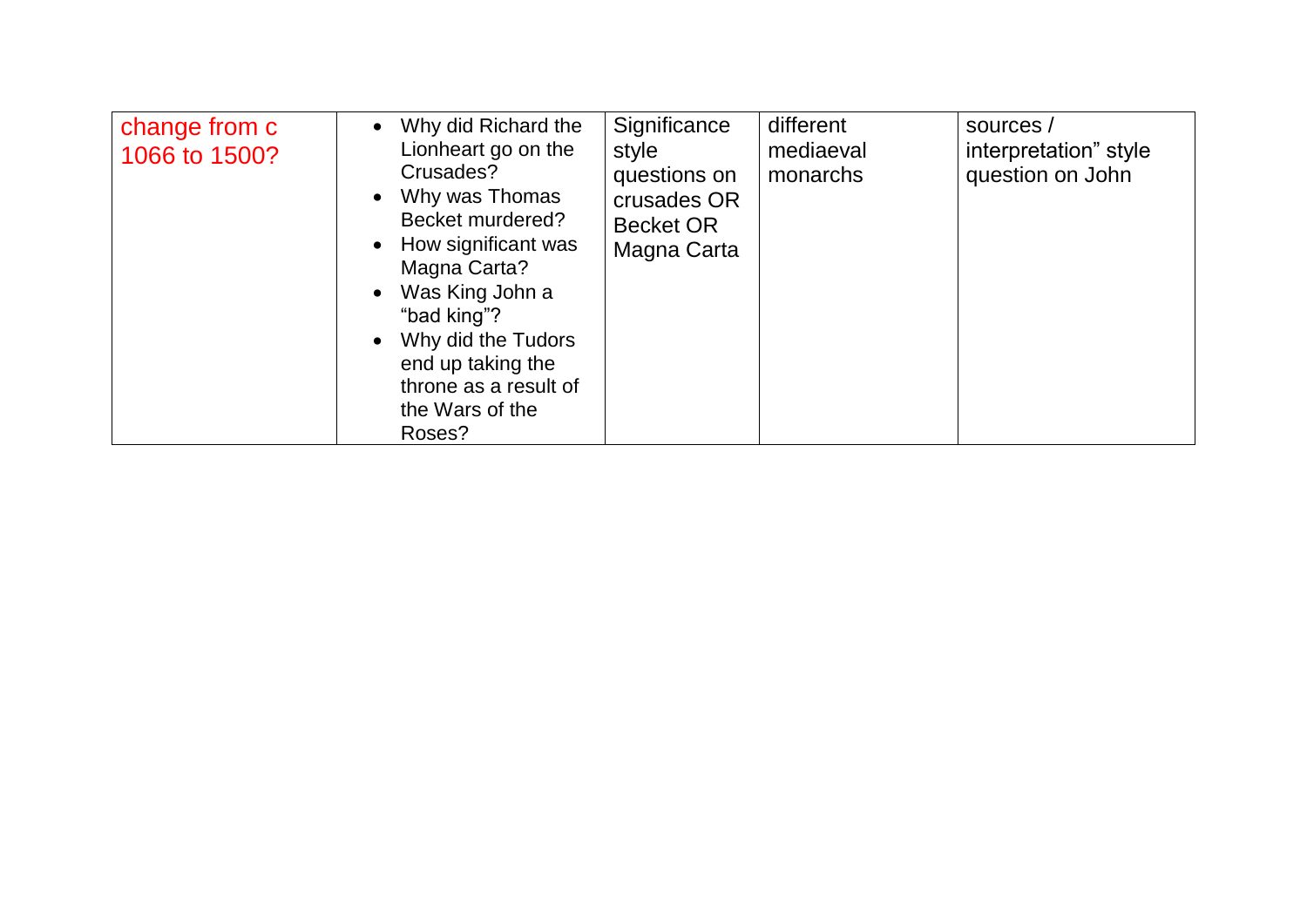Year 7 part 2 – the Tudors

| <b>Big Question</b>                                               | <b>Small Questions</b>                                                                                                                                                                                                                               | Homework                                                                                                                                               | <b>Teacher</b><br><b>Feedback</b><br><b>Points</b>                                                                   | <b>Assessment</b>                                                  |
|-------------------------------------------------------------------|------------------------------------------------------------------------------------------------------------------------------------------------------------------------------------------------------------------------------------------------------|--------------------------------------------------------------------------------------------------------------------------------------------------------|----------------------------------------------------------------------------------------------------------------------|--------------------------------------------------------------------|
| How did Henry VII<br>restore the<br>authority of the<br>Monarchy? | What did Henry VII<br>do?<br>Why did this<br>stabilise the<br>monarchy?                                                                                                                                                                              | What makes a<br>good<br>monarch?                                                                                                                       | Morton's Fork<br>exercise<br>"Why was Henry"<br>VII an effective<br>King?" [as well as<br>being Welsh,<br>obviously] |                                                                    |
| Why did the<br><b>Church in Western</b><br>Europe split?          | What are the<br>$\bullet$<br>differences between<br>Catholic and<br>Protestant?<br>Why was Martin<br>Luther significant?<br>How do we evaluate<br>sources about<br>Martin Luther?<br>Why are Protestant<br>and Catholic<br>churches so<br>different? | Catholic /<br>Protestant<br>differences<br>exercise<br>Source<br>evaluation<br>[ass]<br><b>Explain WHY</b><br>Cath / Prot<br>churches are<br>different | <b>Differences</b><br>between Catholic<br>& Protestant<br>exercise eg based<br>on images of<br>churches              | <b>Martin Luther source</b><br>evaluation exercise<br>from old ISA |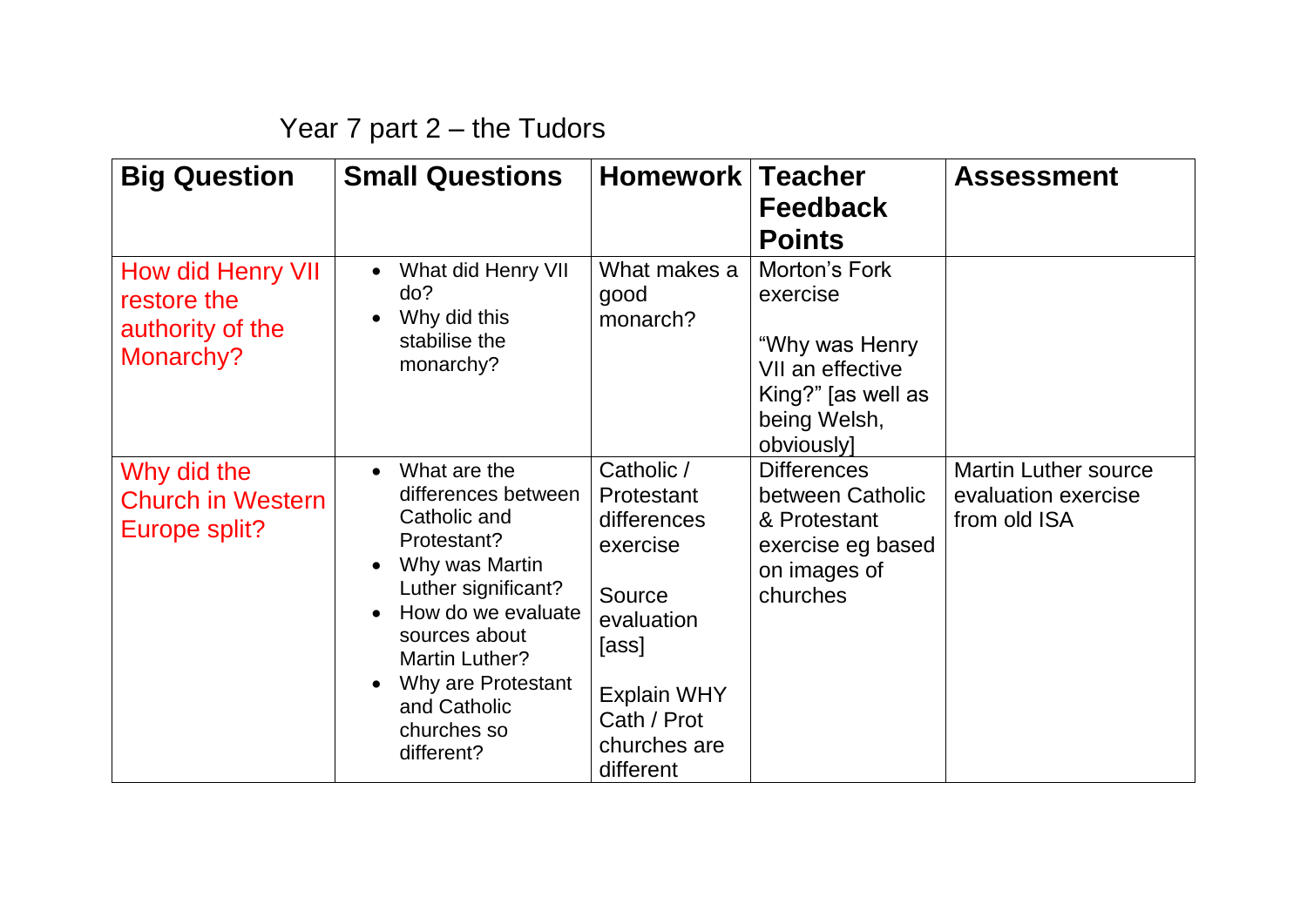| Why did Henry<br><b>VIII Break from</b><br>Rome?                        | What was the<br>significance of<br>Henry's divorce<br>from Catherine of<br>Aragon?<br>Was Henry a<br>Catholic or a<br>Protestant?<br>How significant<br>were "other" factors<br>in the break from<br>Rome eg Henry's<br>desire for power<br>and wealth?                              | <b>Exercises</b><br>from<br>Heinemann tb<br>Source based<br>piece on<br><b>Dissolution</b><br>"Letter" activity<br>[ass] | Identify different<br>factors in causing<br>the Break from<br>Rome                                                                                                            | "Letter" activity on<br><b>Break from Rome</b>                                                                                                                            |
|-------------------------------------------------------------------------|--------------------------------------------------------------------------------------------------------------------------------------------------------------------------------------------------------------------------------------------------------------------------------------|--------------------------------------------------------------------------------------------------------------------------|-------------------------------------------------------------------------------------------------------------------------------------------------------------------------------|---------------------------------------------------------------------------------------------------------------------------------------------------------------------------|
| How did the<br>Church change<br>under Edward,<br>Mary and<br>Elizabeth? | How and why did<br>$\bullet$<br>Edward change the<br>Church?<br>How and why did<br>Mary change the<br>Church?<br>How and why did<br>Elizabeth change<br>the Church?<br>How do we evaluate<br>the sources for<br>Mary's reign?<br>Does Mary deserve<br>to be called "Bloody<br>Mary"? | Mary sources<br>[ass]<br>Reformation<br>essay [ass]<br>"Quiz"<br>questions on<br>Ed / Mary /<br>Elizabeth                | <b>Chart listing</b><br>changes /<br>continuity under<br>later Tudors<br>Questions on why<br>different Tudors<br>made changes /<br>kept elements of<br>the church the<br>same | Source questions -<br>utility and reliability- on<br>Mary and the<br>persecution of<br><b>Protestants</b><br>Essay on how the<br>Church changed under<br>the later Tudors |